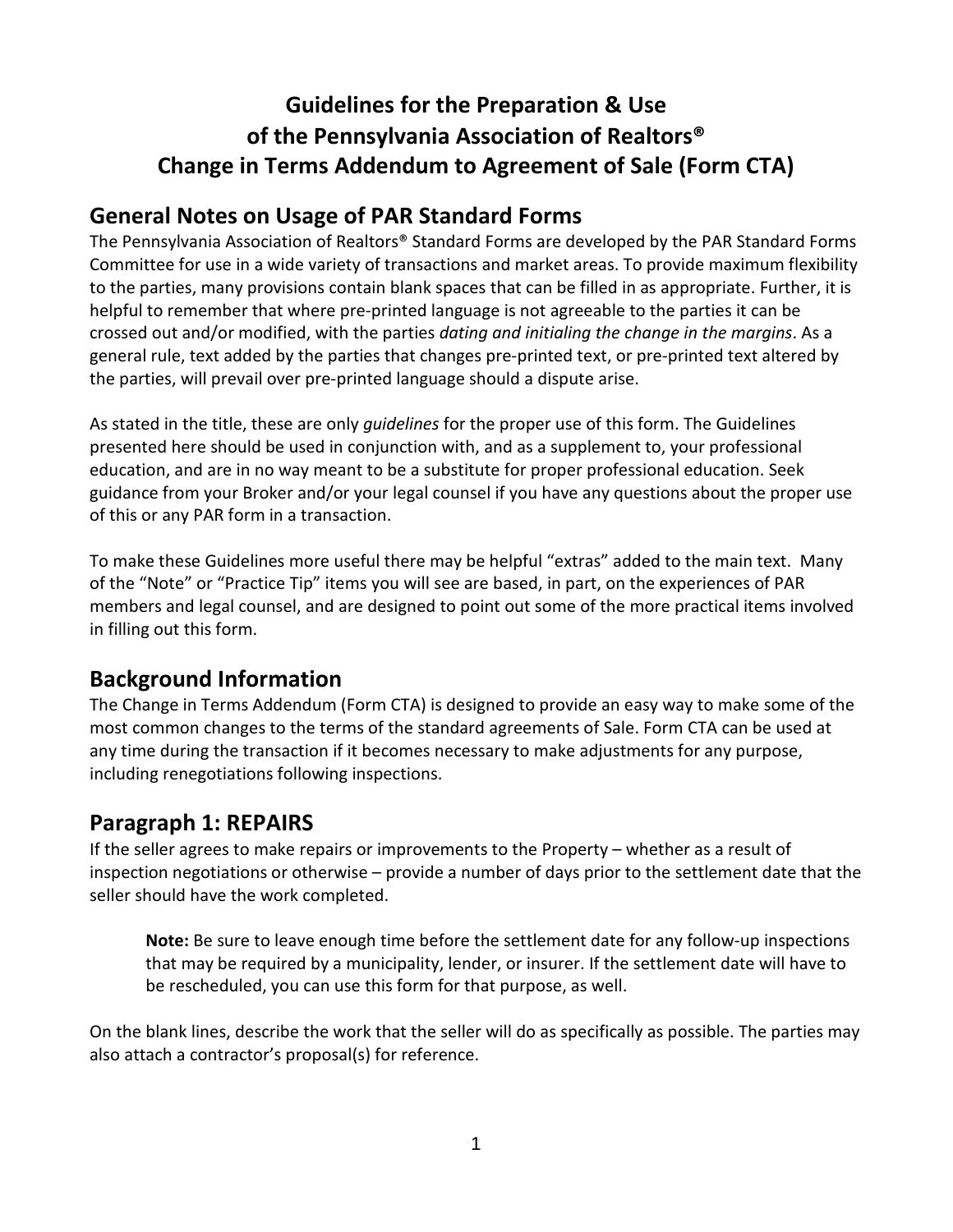# **Paragraph 2: SELLER ASSIST**

Where the seller will be providing a seller assist as part of the renegotiated agreement, note the amount of the assist here. If a seller assist has been negotiated in the Agreement or through another form, remember that the new amount of the assist should be *cumulative* – do not list only the additional amount negotiated.

*Example:* Buyer and Seller agree in the Agreement of Sale that Seller will provide a \$2,000 seller assist. Later in the transaction, the seller agrees to provide an additional \$1,000 assist. When filling out Form CTA, state the new seller assist amount as \$3,000 (the original amount plus the additional amount).

**Practice Tip:** Certain mortgage lenders may not permit sellers to provide repair credits as part of the Agreement, but they will allow for a seller assist. If you know that this is the policy of the lender in a transaction, be sure to advise your clients to negotiate under the appropriate sections of the form. If the parties agree to a credit that is not permissible by the lender, it could cause substantial, last-minute problems in the transaction.

## **Paragraph 3: PURCHASE PRICE**

To make a change to the purchase price, note the old and new prices in this subparagraph. This might be done if there is a need to renegotiate the price after the Agreement has been signed.

**Practice Tip:** This can sometimes be used in place of a repair credit or seller assist in appropriate circumstances. For example, assume that a \$200,000 home needs \$3,000 in repairs. One option would be to negotiate a \$3,000 repair credit, while another would be to offer a \$3,000 seller assist (thereby freeing up cash that would otherwise go towards closing costs to be used for repairs after settlement). A third option would be to lower the price of the house to \$197,000 to reflect the needed repairs. Be careful when adjusting the purchase price, however, so that the parties are truly reflecting the value of the property.

## **Paragraph 4: ACCEPTANCE AND SETTLEMENT**

#### **Subparagraph (A): Acceptance Date**

If after the buyer submits an offer for a property, the buyer and seller would like more time to reach an agreement, then use this Paragraph to extend the deadline for a final response by writing the new date by which all parties must indicate acceptance by signing the contract.

**Note:** Paragraph 4 should *not* be used to extend a Contingency Period or the Negotiation Period. This is meant to extend the time period set out in Paragraph 5 of Form ASR. Paragraph 6 is meant to change other time periods within the Agreement.

#### **Subparagraph (B): Settlement Date**

The settlement date stated in the Agreement is independent of all other dates and time periods. No changes or extensions to any other time period changes the settlement date; it can only be done by a written agreement explicitly changing the settlement date. Where the parties need to change the settlement date, insert the prior date and the new date in this subparagraph. Just like when selecting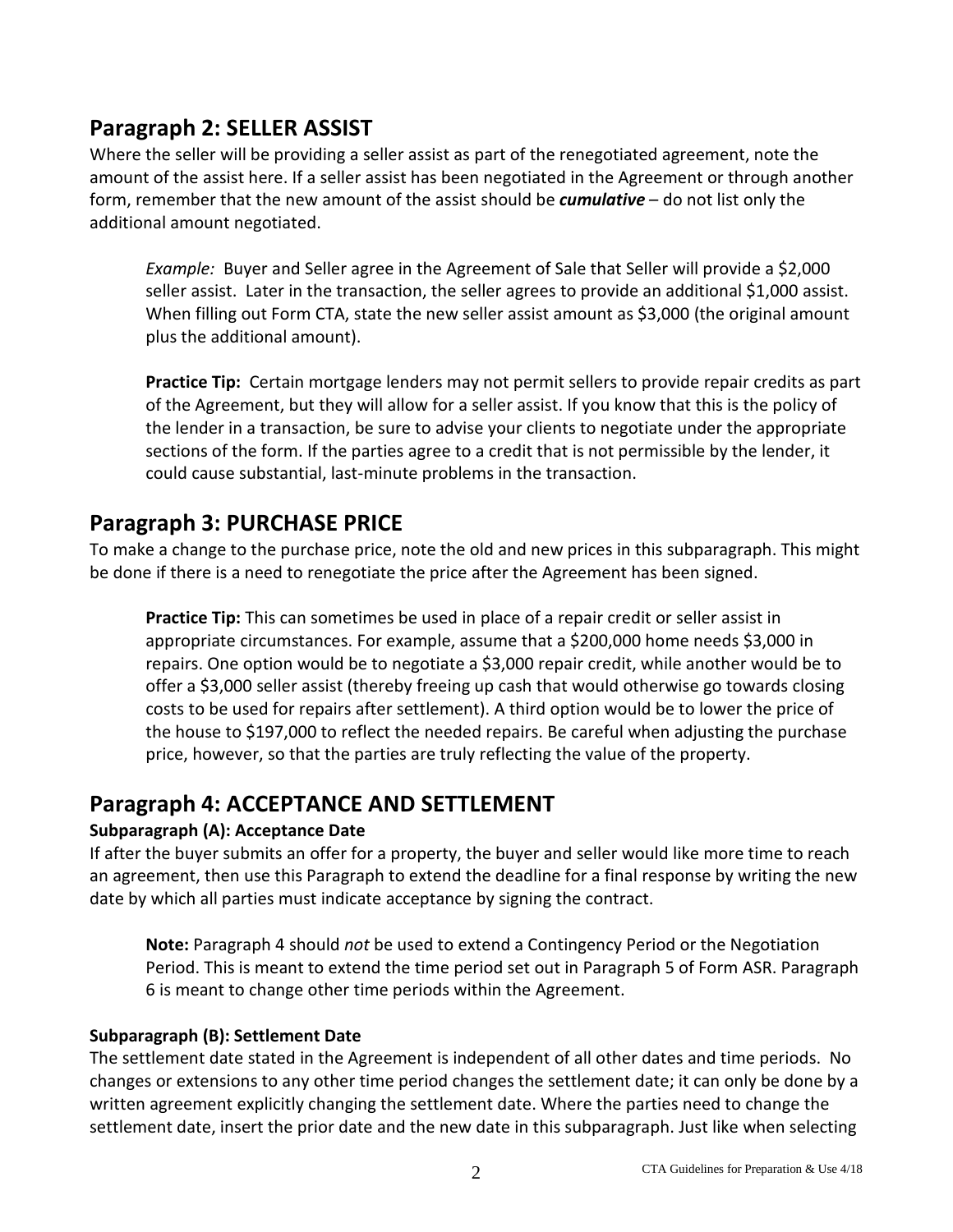the original settlement date, be sure to account for all other time periods to be sure that both parties will have completed all their responsibilities prior to settlement.

# **Paragraph 5: MORTGAGE TERMS**

#### **Subparagraph (A): Mortgage Type**

This Paragraph would be used to indicate a change in the loan product that the buyer will be seeking. For example, if the buyer submitted an offer on a house with the intent to apply for conventional financing but later decides to apply for FHA financing, then the buyer would submit this form as a request to modify the Agreement.

**Note:** Keep in mind that Consumer Financial Protection Bureau regulations require lenders to issue an amended Closing Disclosure when the loan product changes, which comes with an automatic three-day review period for the buyer. Changing the loan product after the original Closing Disclosure has been issued may result in a delay in settlement.

**Practice Tip:** If a buyer submits this form with a request to change the mortgage type (or any other provision), that is a negotiable issue with the seller even though the parties have a signed Agreement. If the seller does not agree to the change, the buyer is still required to adhere to the original terms. For this reason, it is highly recommended that buyer agents encourage their clients to explore various financing options *before* they get to the point of making an offer. If buyers are well informed of their options in advance, they should be more likely to negotiate workable terms when submitting the original Agreement.

#### **Subparagraph (B): Mortgage Amount**

This paragraph would be used in two scenarios. First, where the Purchase Price of the property is changed, it may also be necessary to change the mortgage amount to keep the loan-to-value (LTV) ratio consistent. For example, if Buyer will be borrowing 95% of the purchase price for a \$200,000 property, the Agreement would state that the mortgage amount would be \$190,000. If the price of the property is lowered to \$197,000, the mortgage amount would then be lowered to \$187,150 to reflect a 95% LTV.

You can also use this Paragraph to notify the seller of a change in the buyer's plans regarding the amount of mortgage financing being sought. The mortgage contingency paragraph of Agreement of Sale states that the buyer is required to apply for financing "for the mortgage terms stated [in the paragraph] to the mortgage lender(s) identified [in the paragraph]." While a buyer might not be in default simply for applying for financing on different terms, including a different loan amount, the buyer would likely be deemed to be in default and not entitled to the return of his deposit monies if he applies for different terms and is turned down.

*Example:* Buyer submits an Agreement for a \$200,000 house, which states that he will be applying for a mortgage of \$180,000. Buyer's preapproval indicates that he would qualify for the loan, so Seller accepts the offer. After acceptance, Buyer decides instead to apply for 100% financing and submits an application for \$200,000. This application is turned down, and Buyer asks to have his deposits returned. Because Buyer did not apply for the mortgage terms stated in the Agreement, Buyer would not be entitled to the return of his deposits. When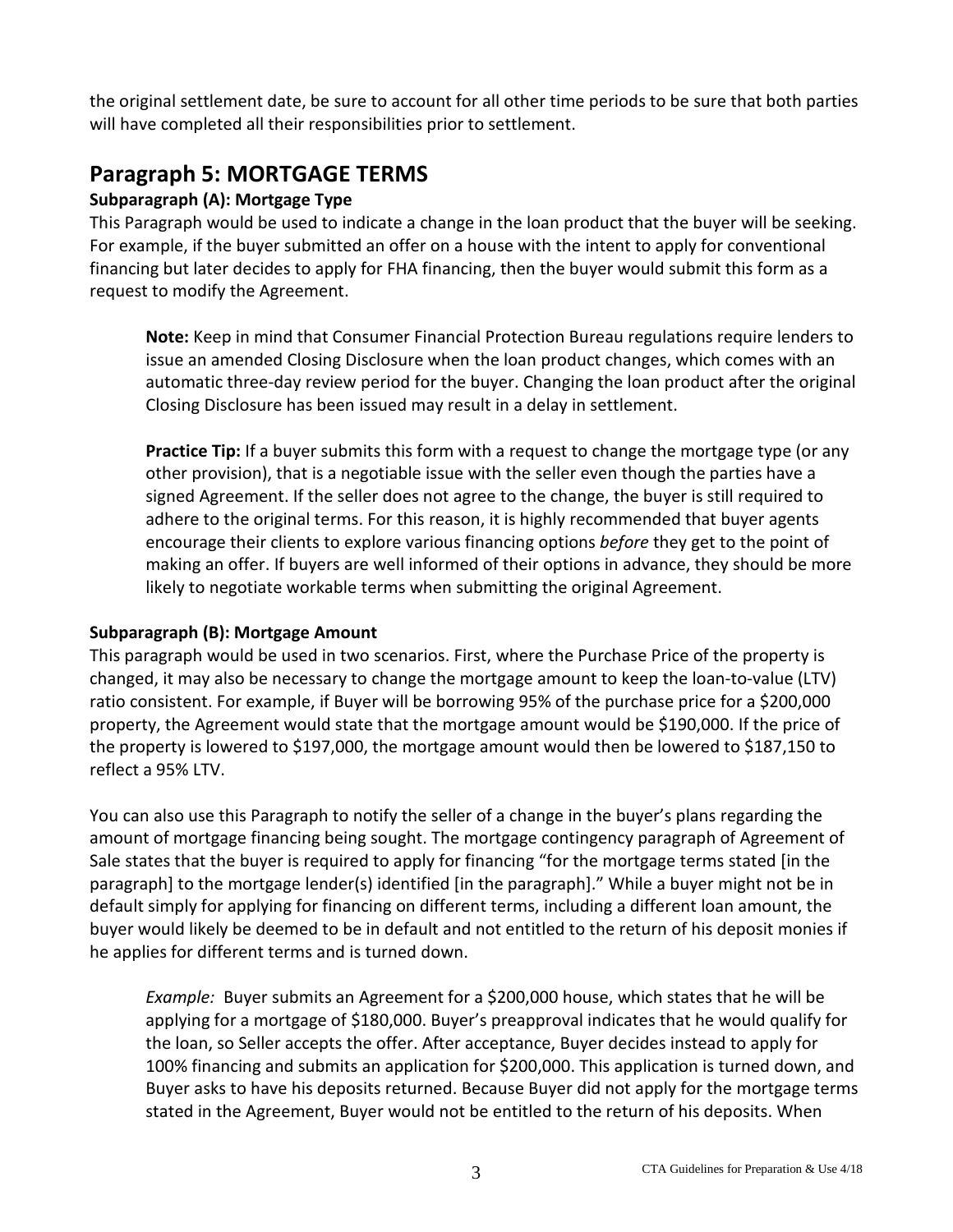Buyer decided to apply for \$200,000, he could have submitted Form CTA with that change. Had Seller agreed to the change, that would amend the terms of the Agreement and Buyer would be entitled to the return of deposits.

#### **Subparagraph (C): Mortgage Lender**

The mortgage contingency paragraph of the Agreement of Sale contains a space for the buyer to state the mortgage lender or lenders to which he will apply. This is an optional provision; however, if a lender is listed the buyer is required to make application to that lender. The mortgage lender paragraph of the Form CTA would be used to add a lender, substitute a new lender for the one listed in the Agreement, or delete a lender from the one listed in the Agreement. To track the language in the Agreement, separate lines are available for listing the lenders for the first and second mortgages.

Additionally, subparagraph (C) permits the parties to change the date by which the application must be made. If this section is left blank, the application date stated in the Agreement would still be in effect. If the parties agree, however, the application date can be extended or shortened here.

**Practice Tip**: Changing the date to make the mortgage application often will not be necessary. The most likely scenario for this change would be where a buyer is seeking to change the mortgage lender near the end of the original application period, and would not have the time to complete an application to a new lender. Remember, though, that without a change in the application date, there is no automatic extension. The parties may elect to insert a time period (e.g., "10 days from the execution of this addendum") or a date (e.g., "no later than July 15") in this blank.

#### **Subparagraph (D): Loan-to-Value (LTV) Ratio**

If a particular LTV ratio has been provided by the buyer, which the buyer would like to amend after the Agreement has been signed, use this Paragraph to renegotiate an acceptable LTV.

#### **Subparagraph (E): Documentation of Mortgage Approval**

Although the terms of the Agreement state that the parties agree to extend the length of time the buyer has to deliver proof that their mortgage application has been approved, if the buyer does not provide the documentation by that date, the seller does have the right to terminate any time after if financing has not yet been secured. Use this Paragraph to extend the time stated in the Agreement to avoid giving the seller an unchecked right to terminate. It may also be advisable to change this date if the parties agree in Paragraph 5(C)(3) to a substantial extension in the date to make a mortgage application.

### **Paragraph 6: TIME PERIODS**

Throughout the Agreement there are multiple provisions requiring action by the seller or buyer within a certain time period. If it is necessary to change one of those times periods to accommodate one of the parties, it is highly advisable to do so in writing so there is no confusion. These time period lines in the Form CTA can be used to change any time period in the Agreement.

**Practice Tip**: Changes to one time period may affect other time periods. If a change is made to one time period in the Agreement, be sure to see what other time periods might need to